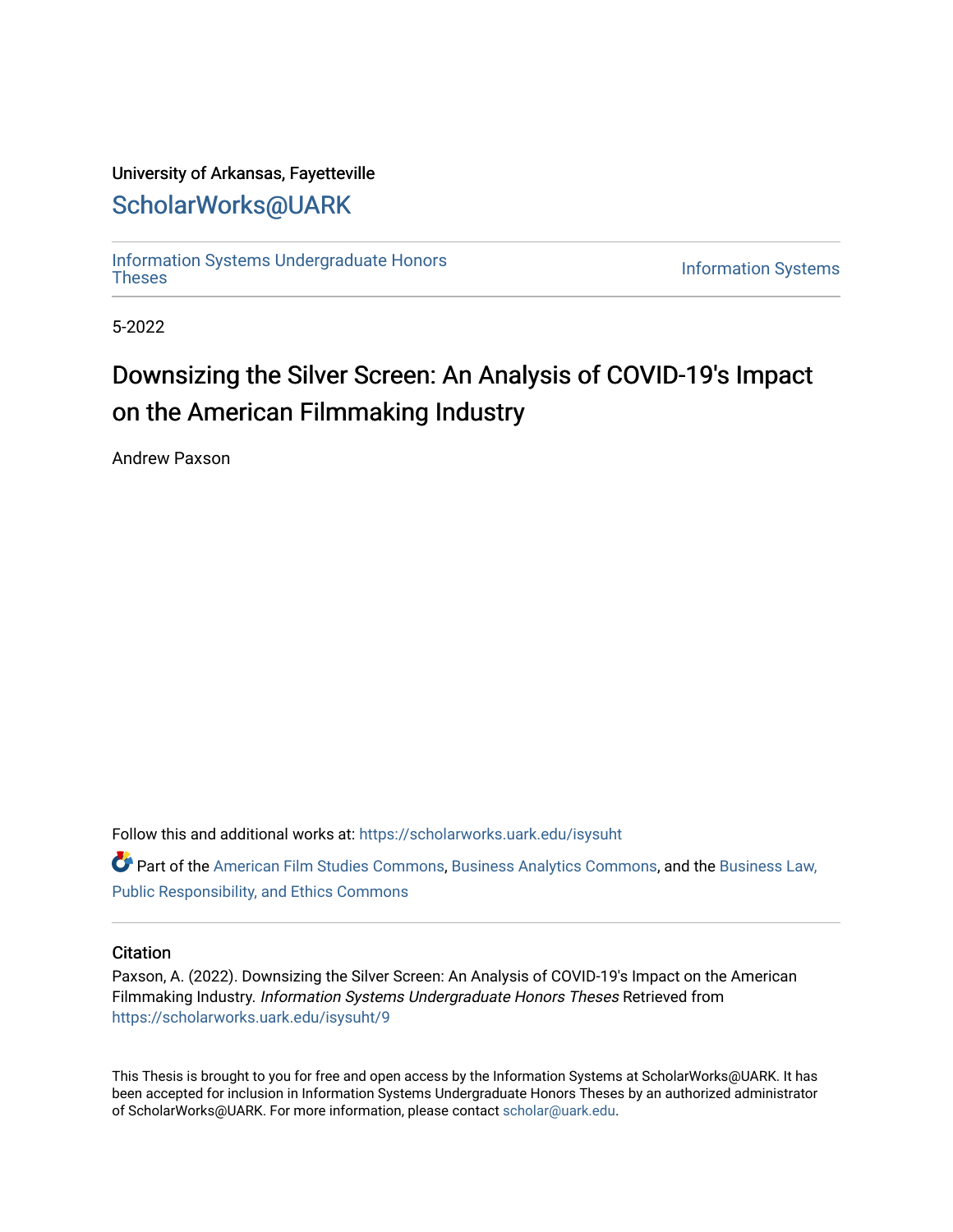## **Downsizing the Silver Screen: An Analysis of COVID-19's Impact on the American Filmmaking Industry**

**by**

**Andrew Travis Paxson**

**Advisor: Professor Justin Shipp**

**An Honors Thesis in partial fulfillment of the requirements for the degree Bachelor of Science in Business Administration in Information Systems.**

> **Sam M. Walton College of Business University of Arkansas Fayetteville, Arkansas**

> > **May 14, 2022**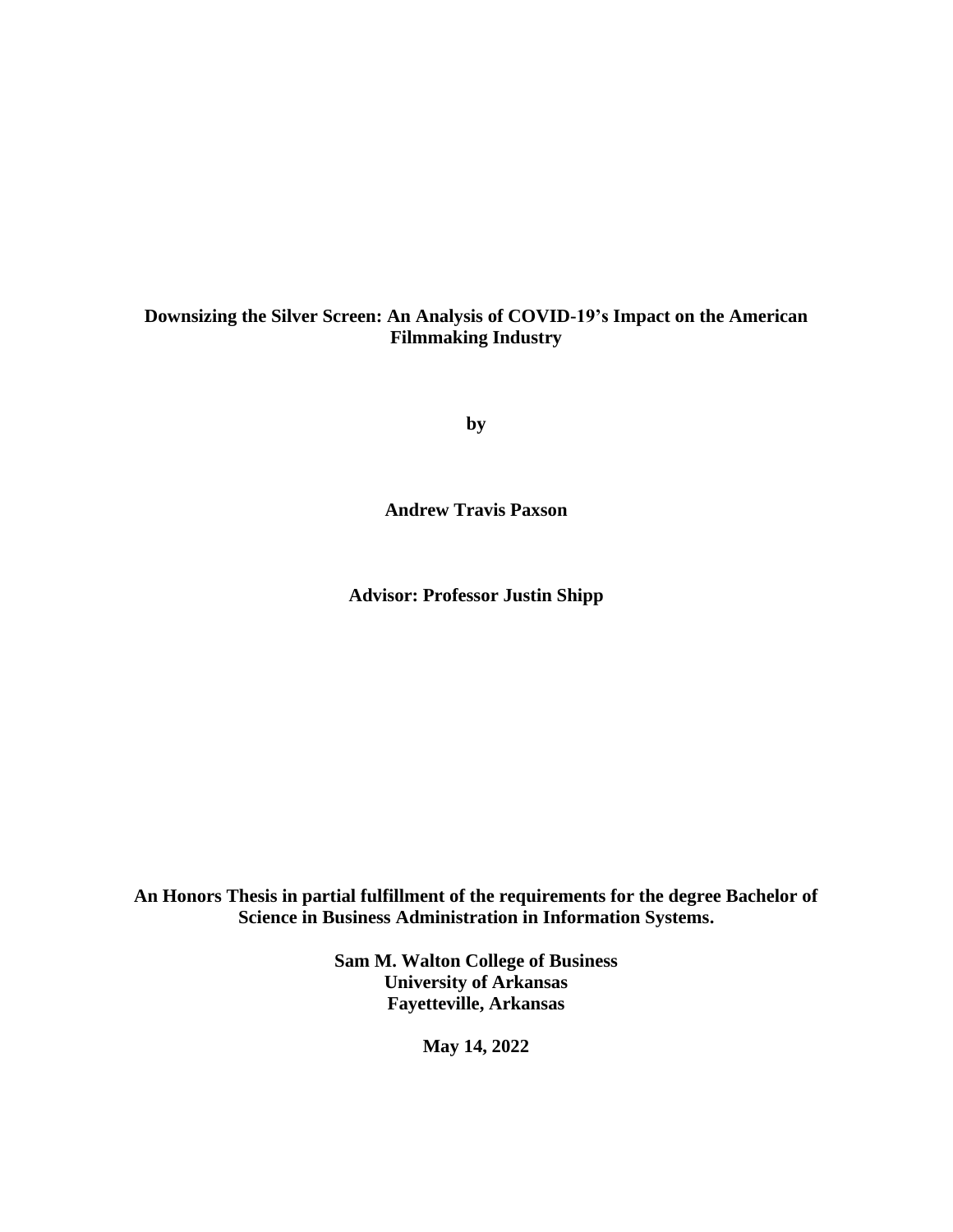| <b>Table of Contents</b> |  |  |  |
|--------------------------|--|--|--|
|                          |  |  |  |
|                          |  |  |  |
|                          |  |  |  |
|                          |  |  |  |
|                          |  |  |  |
|                          |  |  |  |
|                          |  |  |  |
|                          |  |  |  |
|                          |  |  |  |
|                          |  |  |  |
|                          |  |  |  |
|                          |  |  |  |
|                          |  |  |  |
|                          |  |  |  |

# $\overline{2}$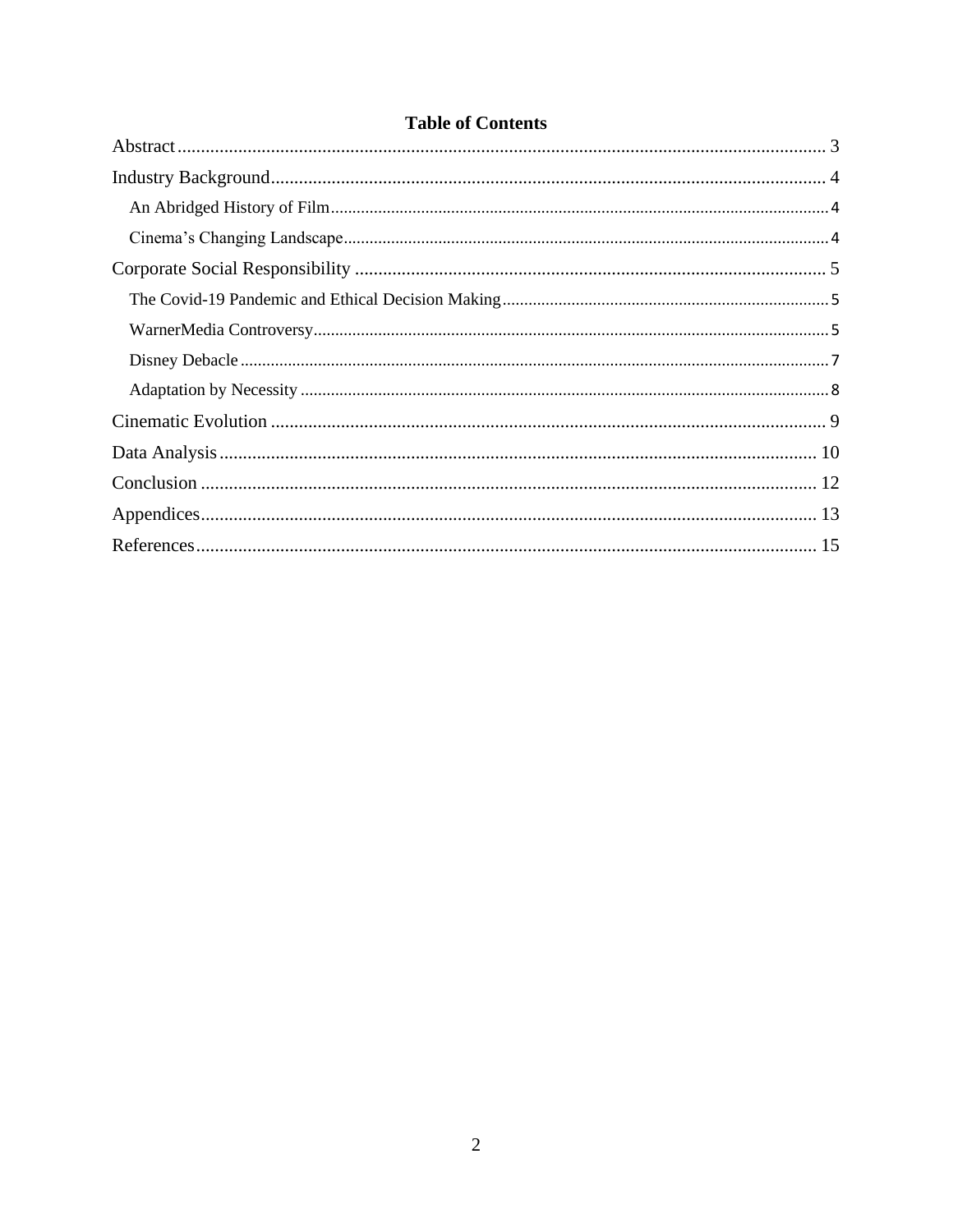#### **Abstract**

<span id="page-3-0"></span>The following case analysis details the impact of the COVID-19 pandemic on the American entertainment industry, with particular commentary given to ethical considerations amongst the changing landscape of consumer behavior. While the entertainment sector suffered at great lengths due to prolonged closures, multimedia firms such as Warner Bros. and Disney elected to modify their service methods, delivering continued programming at the expense of business partners and creatives. Through legally ambiguous and precedent setting business decisions, cinema chains were neglected and employed talent disenfranchised, thereby setting a trend in the industry that seeks to both eliminate communal theater experiences and reinterpret contractual requirements per cinematic release.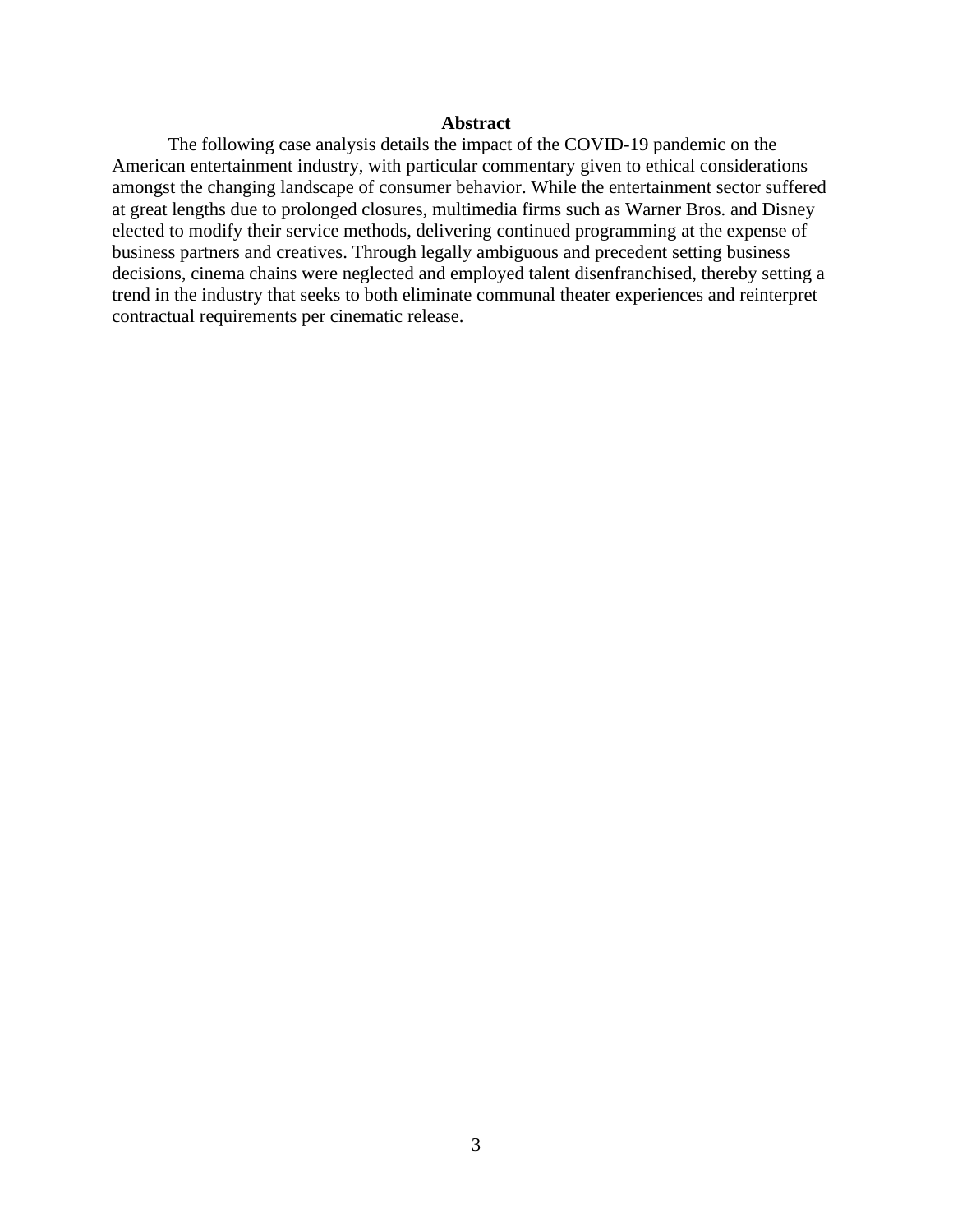#### **Industry Background**

#### **An Abridged History of Film**

Shared cinematic experiences have long been a staple of American culture. When the light of a film projector hits the silver screen, it brings to life a fabricated reality that represents the aspirations of millions of families seeking refuge from the mundanity of daily life. The pastime had not always seen such success, however, as it was not until the early 1900s that the West Coast became the premier location for cinematic endeavors. Following a blitz of lawsuits and similar litigation from one Thomas Edison, the man privileged with the patent to shoot and showcase motion pictures, several burgeoning business talents sought to distance themselves from the burden of Edison's legal jurisdiction (Sharman, 2020). This pilgrimage brought them to a sun-kissed neighborhood in Southern California called Hollywood.

Following the nationwide migration, early pioneers laid the foundation for a cinematic renaissance in the United States. They built luxurious palaces, once adorned with velvet carpets and architecture modeled after the Greeks, to accommodate the vast audiences they hoped to attract. Through a process of vertical integration, these studios unilaterally controlled every aspect of production to ensure the best possible standards, both for their bottom lines as well as the art they held such passion for. By 1927, Hollywood had fostered a vibrant and lucrative industry that showed continual growth with each passing year. Then, like a flash of lightning, Sam Warner of Warner Bros. had the idea to pair synchronized audio with his motion pictures. This epiphany proved a major success for the industry at large and would effectively retire silent films, paving the way for a more conventional understanding of the medium.

#### **Cinema's Changing Landscape**

Though the industry has seen its fair share of struggles in the interim, including the economic collapse of the Great Depression and accusations of un-American activity from Senator Joseph McCarthy, Hollywood has persisted as an integral facet of American entertainment. Film continues to be a national obsession in the modern day, though not to the avail of its golden years. The hand-over-fist profits of the past are now relegated to summer blockbusters, with theater attendance steadily waning since its inception (reference figure 1.1).



*Figure 1.1. Percentage of US Population that Went to the Cinema on Average Weekly. Caterina, 2015.*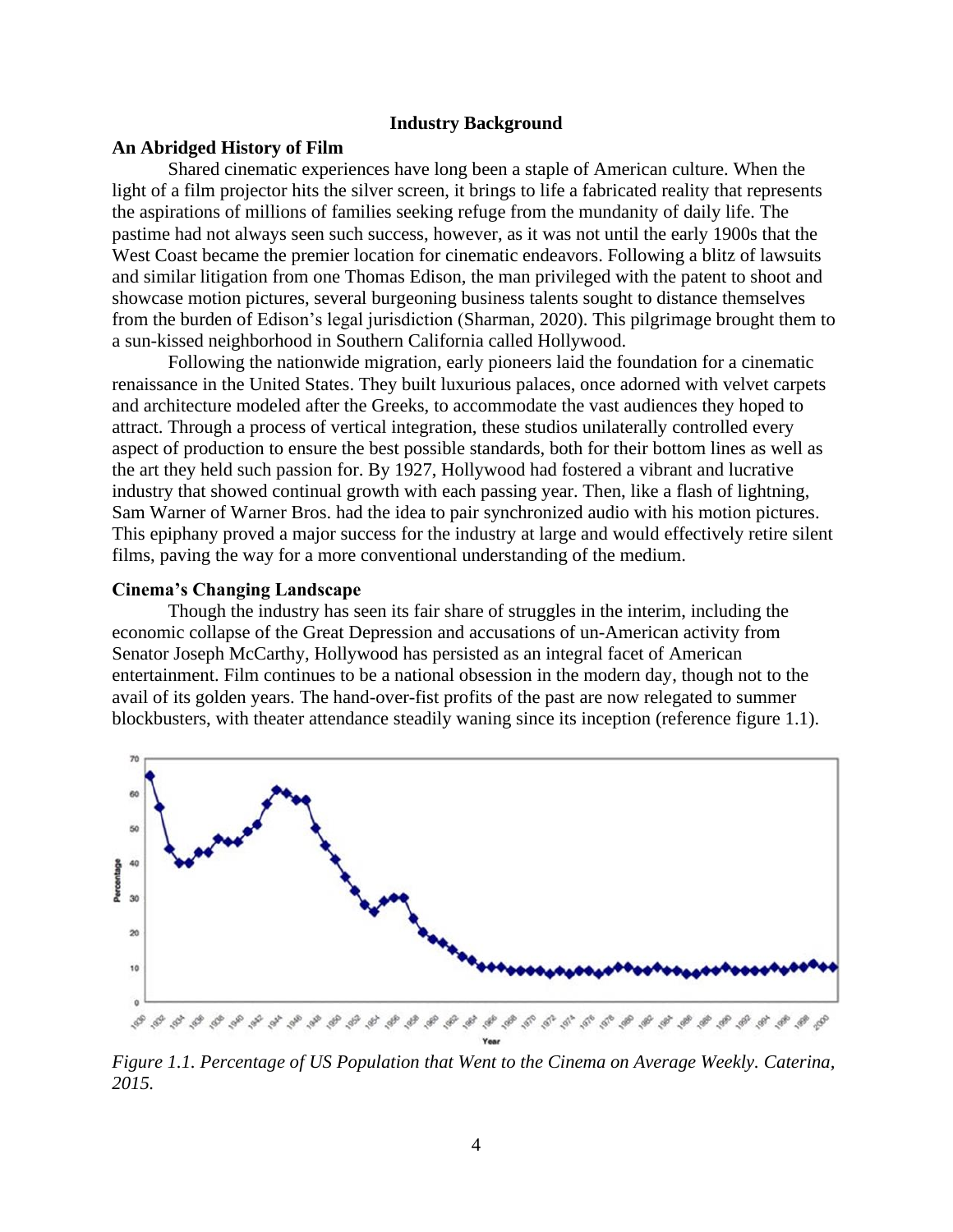Vying instead for the time of the American public are premium television networks, such as HBO and Starz, whose works of narrative fiction have found greater audiences due to their film-like attributes and ease of access from the average living room. The concept of theater quality programming being offered from the comfort of one's home became the blueprint for content streaming, which now serves as a direct competitor to the shared-communal-viewership approach. These streaming services built significant momentum over the years, with a canvassing report from Nielsen, an American data analytics and market measurement firm, reporting that "…26% of [viewership] time was spent on streaming services such as Netflix and Hulu" in 2017, as opposed to 20% in the prior year. Companies such as Netflix had poised themselves as pioneers, with several firms following suit to emulate the success of the streaming model. Though the future was uncertain, most believed that the film industry had at least another decade to strategize and reinvent its business model to accommodate the increasing viewership of streaming services, while also ensuring the longevity of brick-and-mortar cinema houses. The task seemed large, but not insurmountable, and it was with hopeful eyes that exhibitionist theatres such as AMC and Cinemark looked to the future. Then, on January  $20<sup>th</sup>$ ,  $2020$ , the Center for Disease Control confirmed the first case of COVID-19 in the United States.

#### **Corporate Social Responsibility**

## **The Covid-19 Pandemic and Ethical Decision Making**

Going into crisis mode, movie theaters locked down, either under state mandate or advisement from their executive boards. This time of widespread confusion hit particularly hard for cinema chains, as their method of service involved large audiences sitting in close proximity and sharing food and beverages. Prolonged closures subsequently suffocated the market, forcing studios to reconsider their theatrical windows and ultimately delay several highly anticipated films. It was during this time that Mooky Greidinger, CEO of Cineworld, announced that the Regal theater chain would shut down all 536 of its locations, furloughing approximately 40,000 employees in the United States alone (Chappell, 2020). Much discussion came from Regal's decision, as the second largest cinema chain in America closing its doors stood as a frightening omen to remaining companies. However, part of this commentary included assessing the ethical implications of continuing business.

Per Brown University's "Making Choices: A Framework for Making Ethical Decisions", a list of possible ethical lenses is offered to guide business direction and strengthen decisionmaking skills in times of uncertainty. In their consideration of potential strategies, theater chains were tasked with ethically evaluating the nature of their businesses: would saving your company at the expense of public health forever taint your brand, and would moviegoers support a business who had willingly endangered patrons to stay afloat? Tricky questions as they were, the actions of firms such as AMC indicate that their executives chose to employ the ethical lens of Immanuel Kant's *Categorical Imperative*, electing to treat both their employees and customers "always as an end and never as only a means" (Kant et al., 2019). This choice ultimately meant that theaters would stay closed in the interim, awaiting guidance from state legislatures or the advent of a vaccine. Though the future looked bleak for theaters and their employees, they remained resolute in their ethical lens and continued to support public health initiatives at great expense to their profit margins.

#### **WarnerMedia Controversy**

While theater chains scrambled to consolidate their assets and retain operational capacity at the expense of staff, production houses began considering alternative methods of distribution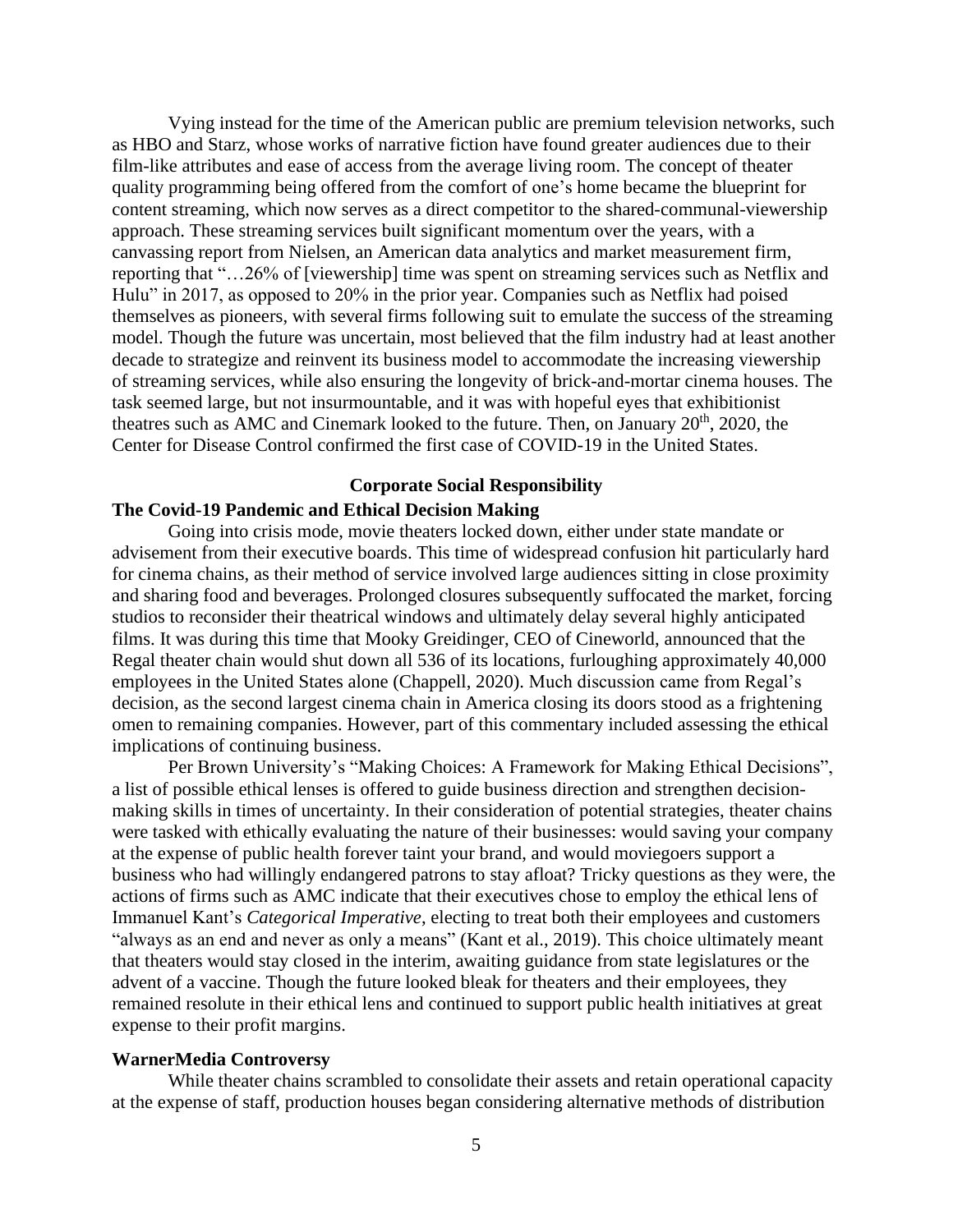for the films they had funded. With fiscal quarter benchmarks on the horizon and no opportunity to showcase their films at traditional screenings, companies such as Warner Bros. Entertainment, Inc., Disney, and Paramount felt extreme pressure to turn profit on the multimillion-dollar investments that were now sitting idle in film cannisters. In response, Warner Bros. - at the behest of parent company WarnerMedia Studios & Networks - made the bold decision to release the entirety of their forthcoming slate of films via sibling service HBO Max. In a press release dated December 03, 2020, WarnerMedia Chair and CEO Ann Sarnoff explained that the dayand-date method of release would allow fans to see their favorite films in cinema where available and watch them for no extra charge on the HBO Max service, so long as they are a subscriber. Sarnoff continued:

No one wants films back on the big screen more than we do. We know new content is the lifeblood of theatrical exhibition, but we have to balance this with the reality that most theaters in the U.S. will likely operate at reduced capacity throughout 2021. With this unique one-year plan, we can support our partners in exhibition with a steady pipeline of world-class films, while also giving moviegoers who may not have access to theaters or aren't quite ready to go back to the movies the chance to see our amazing 2021 films. We see it as a win-win for film lovers and exhibitors, and we're extremely grateful to our filmmaking partners for working with us on this innovative response to these circumstances (WarnerMedia, 2020).

WarnerMedia's decision was mutually beneficial for HBO Max, the premium streaming service of the HBO television network, which had struggled to win over consumers since its launch in May of 2020. HBO's catalogue of frequently lauded television programming did little to balance their hefty price tag of \$15 per month when competing streaming services such as Netflix offered plans starting at \$9 per month. It made sense, then, for Warner Bros. to share its programming, giving HBO a much needed second wind in the way of 17 films to be released exclusively via their platform in 2021, as well as a source of consistent revenue for AT&T, the conglomerate which owns both WarnerMedia and HBO (Barnes & Sperling, 2020). In way of corporate strategy, the merger served to increase sales revenue per film released, earning Warner Bros. a much-needed return on investment, as well as offering a yearlong incentive to HBO Max subscribers, thereby increasing the customers' escalating commitment and utilizing a cognitive bias to ensure continued payment.

What was not explicitly stated in the December 3<sup>rd</sup> press release was that Warner made their decision without consulting employed creatives, including several high-profile writers, directors, and actors. One such talent was Christopher Nolan, best known for directing films such as *The Dark Knight*, *Inception*, and *Tenet*; all of which were distributed by Warner Bros. Pictures. Nolan, now an ex-employee of Warner Bros., was shocked by the company's deal with HBO. In a statement to The Hollywood Reporter, he lamented that "Some of our industry's biggest filmmakers and most important movie stars went to bed the night before thinking they were working for the greatest movie studio and woke up to find out they were working for the worst streaming service" (Masters, 2021). Kim Masters, editor at large for The Hollywood Reporter, warns in the same article that the legal repercussions faced by Warner will be staunch, with talent representatives from the industry claiming that the decision was made in bad faith. Furthermore, the day-and-date strategy will likely affect both investors as well as service workers for these films, whose income is often hinged on residual payments from total gross. To prevent similar lapses in transparency, it is recommended by Dan Worrell, current *Dean Emeritus* of the Walton College of Business at the University of Arkansas, that firms develop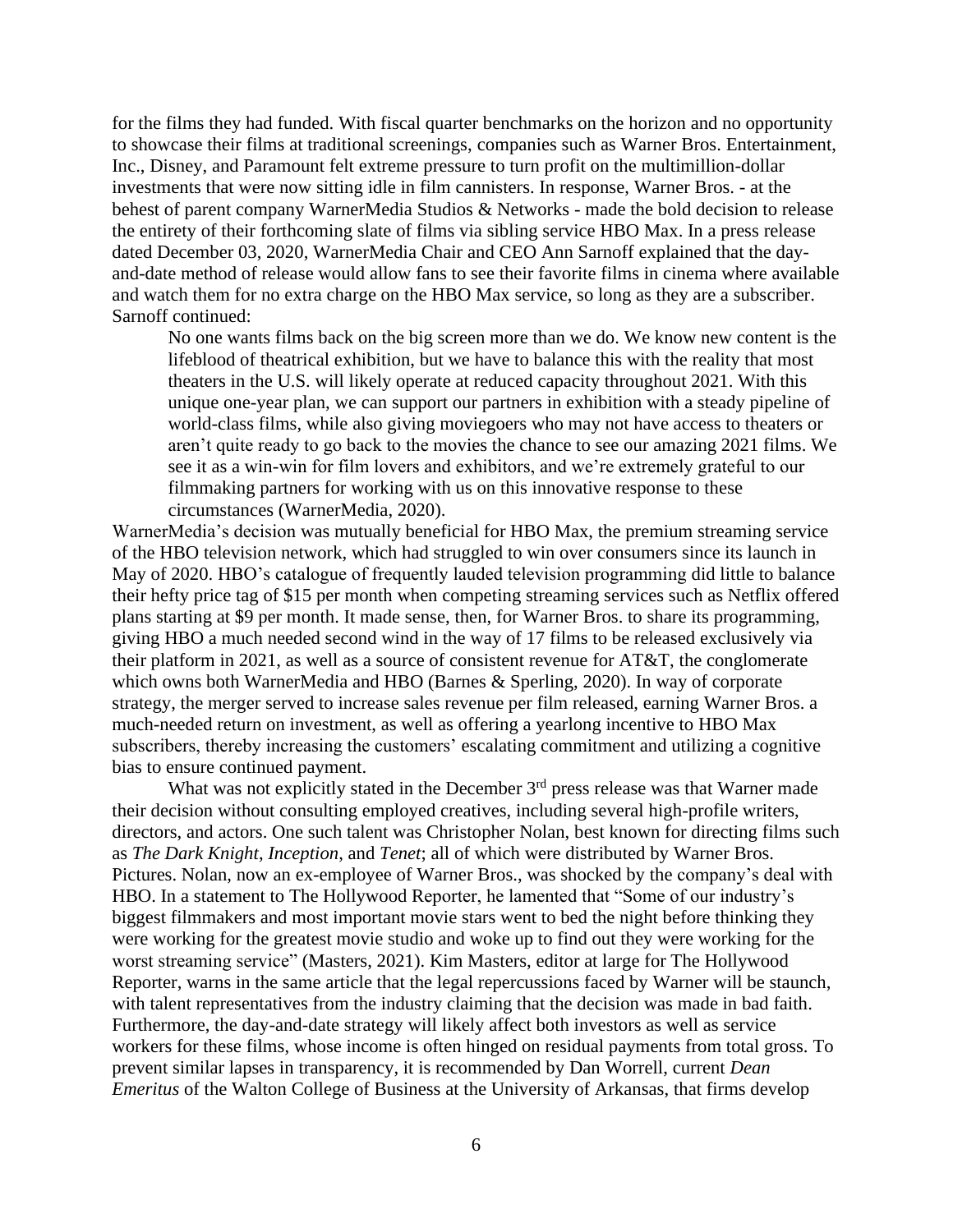and hold true to a meaningful code of ethics. Per the article "An Integrative Model for Understanding and Managing Ethical Behavior in Business Organizations", Worrell et al. stipulate that a code of ethics should "clearly state its basic principles and expectations" as well as be disseminated in an environment conducive to transparency and ease of access. Through this process, the code will be adopted as part of the firm's business culture and thereby hold it to a standard of professionalism (Stead, 1990). WarnerMedia's code of ethics emphasizes "…being truthful, being transparent in [their] business dealings, putting the needs of [their] shareholders and customers first, and avoiding excesses and ethical lapses", though their failure to discuss alternative release methods with their employed talent *a priori* would state otherwise (reference figure 1.2).

At WarnerMedia, we are committed to fostering a business environment where fair, honest and respectful dealings with each other, our customers, competitors, suppliers, government agencies and communities are everyone's responsibility. Our unwavering commitment to high ethical standards of business conduct is a core value that is strongly supported at every level of management.

## **Standards of Business Conduct**

The company's Standards of Business Conduct embodies our commitment to running our business according to the highest standards of ethics and integrity. The Standards of Business Conduct applies to all corporate employees of WarnerMedia, and serves as a model for similar codes of conduct that have been adopted at each of the company's businesses. Offices outside the United States also have adopted standards of business conduct with modifications as appropriate in light of local laws and rules. Our Standards of Business Conduct stress the importance of abiding by the law, being truthful, being transparent in our business dealings, putting the needs of our shareholders and customers first, and avoiding excesses and ethical lapses. More detailed policies on various ethics and compliance topics, such as anti-corruption, information security and social media, provide additional guidance to company employees.

#### *Figure 1.2. Statement of Ethics and Compliance. WarnerMedia, 2018.*

Nolan's sentiment was shared by a wealth of other talented filmmakers who took to various social media platforms to express their distaste. Even Patty Jenkins, director of *Wonder Woman 1984* and an early advocate of WB's partnership with HBO Max, ultimately conceded that streaming had cheapened the artistic integrity of filmmaking, despite having been reportedly paid a lump sum of \$10 million to quell her apprehensions. In a director's roundtable from *Variety*, Jenkins claimed that the unique challenges presented by the COVID-19 pandemic "forced her to prioritize her desire for 'communion with an audience'" and therefore opt-in to a streaming release on HBO Max (Vary, 2020). Despite significant media coverage, Warner was not the only company to face such public scrutiny.

#### **Disney Debacle**

Similarly, Disney released Marvel Studio's *Black Widow* on their proprietary streaming service, Disney +, a strategic endeavor that ultimately led to a highly publicized lawsuit filed by actress Scarlett Johansson. Johansson accused Disney of breach-of-contract by having a dual release for her film; a choice that she felt negatively affected audience turnout and therefore the financial success of the movie. Many actors, including Johansson, work under contracts that guarantee an amount of pay based on the box office returns of the films in which they star. Due to Disney's decision, Johansson purported that *Black Widow's* profits had been unfairly usurped by its release on Disney +, thereby trading its box office gross for subscriptions and circumventing Johansson's contractually obligated pay. In Business Roundtable's "Statement on the Purpose of a Corporation" - a document signed by Mortimer J. Buckley, Chairman and CEO of Vanguard, the company which owns a controlling interest in The Walt Disney Company - it is explicitly stated that the signees commit to "Investing in [their] employees. This starts with compensating them fairly and providing important benefits" ("Statement on the Purpose of a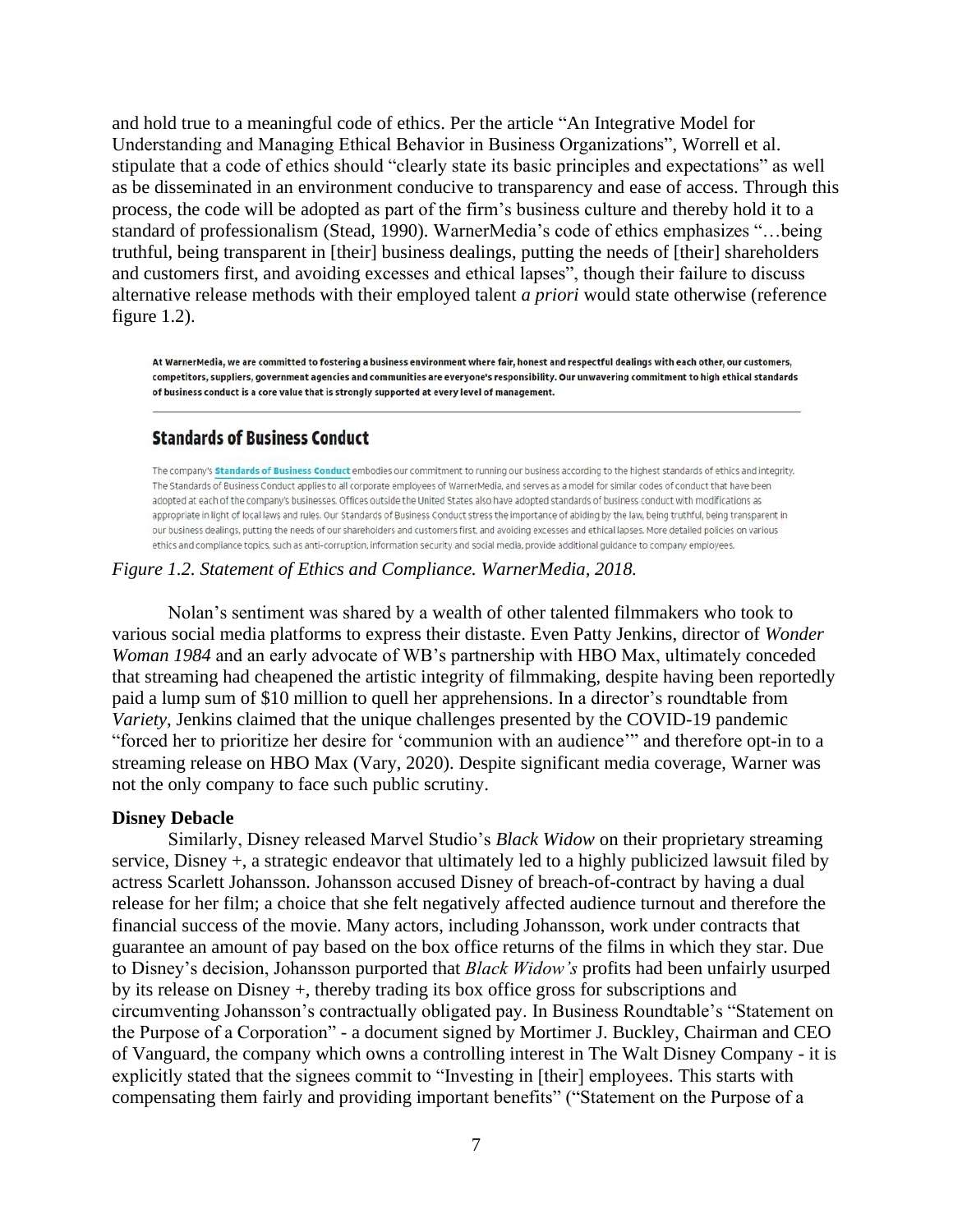Corporation", 2019). Not only does Johansson's lawsuit represent a lapse in Disney's commitment to fair compensation, but it also further illustrates that these decisions, as in the case of WarnerMedia and others, are made without consulting the talent tasked with making their films. If a high profile actress such as Scarlett Johansson is being unfairly treated by the choices of her employers, then it stands to reason that employees further down the chain are equally neglected, though without the capital to retaliate against a juggernaut like Disney.

Though this represented a significant shakeup in Hollywood, it continued to be movie chains, both franchise and otherwise, that shouldered the brunt of the pandemic's financial troubles. Casual moviegoers now had an out, and an incentive to protect both their health and their pocketbooks by watching from home. It is worth noting that most theater chains only make money from concession sales, with a small minority also turning profit from commission on tickets per distribution agreement. Even still, the latter is an aberration, and plummeting market shares for retailers such as AMC, Cineworld, and many others do not bode well for the future of shared cinematic experiences.

#### **Adaptation by Necessity**

While studios such as Warner Bros. and Disney continued to navigate the tumultuous waters of the pandemic, cinema chains had long since capsized. Streaming services offered a life raft to production companies who needed a return on investment, but no such solace came to the aid of local theaters. Layoffs occurred in droves, forcing AMC, the nation's leading cinema chain, to reconsider its options. Following a 90.9% drop in revenues during the third quarter of 2020, the exhibitor saw losses of \$8.41 cents per share. With bankruptcy on the horizon, upper management was tasked with raising capital by any means necessary, including issuances of debt and selling its locations in Latvia, Lithuania, and Estonia.

These efforts culminated in a video-on-demand deal with Universal Pictures, wherein the theaters that remained open would showcase films with limited theatrical windows and subsequently earn a percentage of streaming purchases. AMC CEO Adam Aron noted that its investment in a video-on-demand service acted as a steppingstone toward the company's future, despite how misguided it may have looked from the outside. Aron believed that AMC's new partnership would stave off bankruptcy long enough for the cinema chain to get back on its feet, while also offering unique insight into the streaming business model (Lang, 2020). In 2016, Bayer, a German multinational pharmaceuticals firm, made a similar strategic move in its proposed acquisition of Monsanto. Monsanto was an agrochemical company that had landed itself in hot water over its widely used herbicide Roundup and had subsequently been served a litany of lawsuits claiming that the product had caused cancer in numerous agricultural workers. Though the transaction seemed like brand suicide for Bayer, as the company would inherit several of the previously mentioned lawsuits, it was done in the interest of utilizing Monsanto's wealth of farming technologies to best prepare for a lucrative future necessity (Winter and Loh, 2019). Werner Baumann, Bayer's much maligned CEO, was looking decades into the future when contemplating the acquisition. He recognized a wealth of knowledge that pointed to a single frightening conclusion: the global population was growing at an unsustainable rate, and food reserves would soon be unable to accommodate such exorbitant numbers. For Adam Aron, being stuck between a rock and a hard place meant that his company's present was similarly contingent on its future, and this necessitated a change for AMC. "We understand that the world of streaming is upon us" remarked Aron, a quote that would serve to further dilute the theater chain's public perception.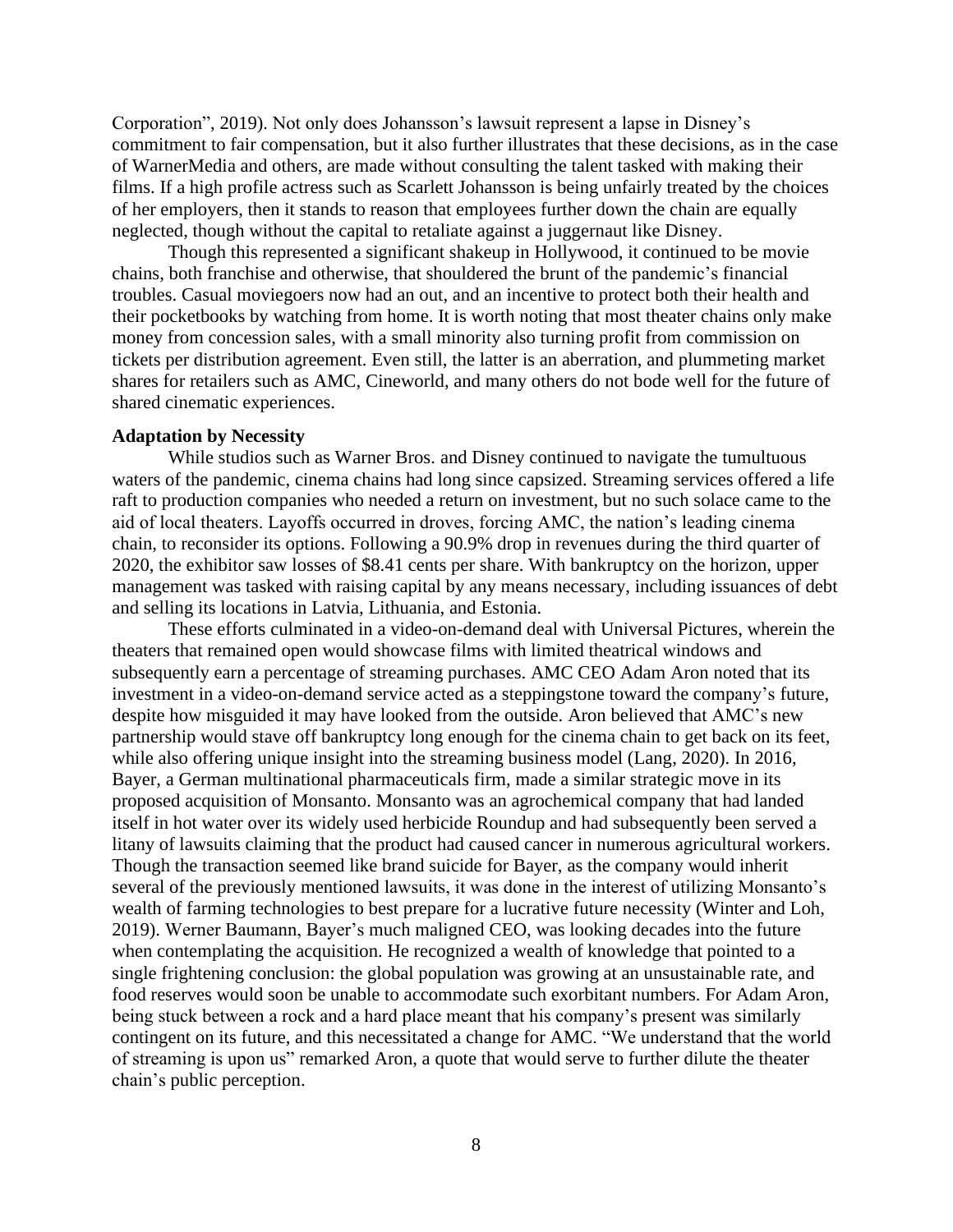In the cases of both Bayer and AMC, the firms made decisions which offered no immediate solutions and thereby opened the floor to greater scrutiny. What separates the two is that AMC chose to partner with Universal to prevent its untimely end, setting a worrisome precedent for the industry at large but providing work opportunities for its employees and continued operation for the customers who dared to venture out during the pandemic. Bayer, on the other hand, had a few patents which would soon expire, but otherwise no immediate threat of extinction. And whereas AMC's decision was made with the backing of its shareholders - or what shareholders it had left - Bayer's acquisition came as a shock to several of its investors, a majority of which later voted no confidence in CEO Baumann.

#### **Cinematic Evolution**

The hypothesis of this essay predicts that the communal movie-viewing experience, as it exists in its current state, is dying, and that the advent of the streaming service is much to blame. The COVID-19 pandemic served to accelerate this process, handicapping exhibition-style cinemas with forced closures, and pushing production houses to go all-in on their own digital entertainment platforms. It came as a surprise, then, when *Spider-Man: No Way Home* was released in cinemas to much fanfare and global accolades. To date, the picture has made a combined total of \$1,890,845,123 from its international gross, with a domestic opening in the mid two-hundred millions ("Spider-Man: No Way Home", 2022). The profitably of a movie like *Spider-Man* stands in direct contrast to this thesis, and it is not alone. Subsequent films, such as Matt Reeves' *The Batman*, continue to rake in money with ease, utilizing an extended forty-five day release window before its listing on HBO Max—a stark contrast between the decisions of WarnerMedia executives during the height of the pandemic. How does one account for these data points when the last two years have been a war of attrition at the box office?

A simple counter is to state that the landscape of geopolitical affairs has changed. Armed conflict in Eastern Europe has replaced the pandemic at the forefront of the American conscience. Put frankly, it seems that the importance of preserving public health has subsided in favor of an interest in international peacekeeping. A second point of equal and perhaps greater importance was best stated by film director Martin Scorsese, responsible for such pictures as *Goodfellas* and *The Wolf of Wall Street*. In an op-ed for The New York Times, Scorsese explained his rationale: "So, you might ask, what's my problem? Why not just let superhero films and other franchise films be?", he writes. "The reason is simple. In many places around this country and around the world, franchise films are now your primary choice if you want to see something on the big screen. It's a perilous time in film exhibition, and there are fewer independent theaters than ever. The equation has flipped and streaming has become the primary delivery system".

Mr. Scorsese's main concern is that the breadth of available film, from concept and production to exhibition and consumption, is dwindling. The massive success of film franchises such as Disney's "Marvel Cinematic Universe" has changed the status quo when it comes to filmmaking. The superhero film has become its own genre, and its seemingly endless profitability means that all throughout the process of launching a picture, the studio executives who read the scripts, the talent directors who cast for pictures, the producers that put up the funds to finance the picture, so on and so forth, are all approaching the process with current industry trends in mind. To this end, the independent filmmaker who seeks to finance a small horror picture is unlikely to get their wish—but, if they were to propose a new adaptation of a superhero based on a known intellectual property, then they surely would be picked up. Ultimately, filmmakers such as Martin Scorsese, Ridley Scott, Christopher Nolan, and others, fear that their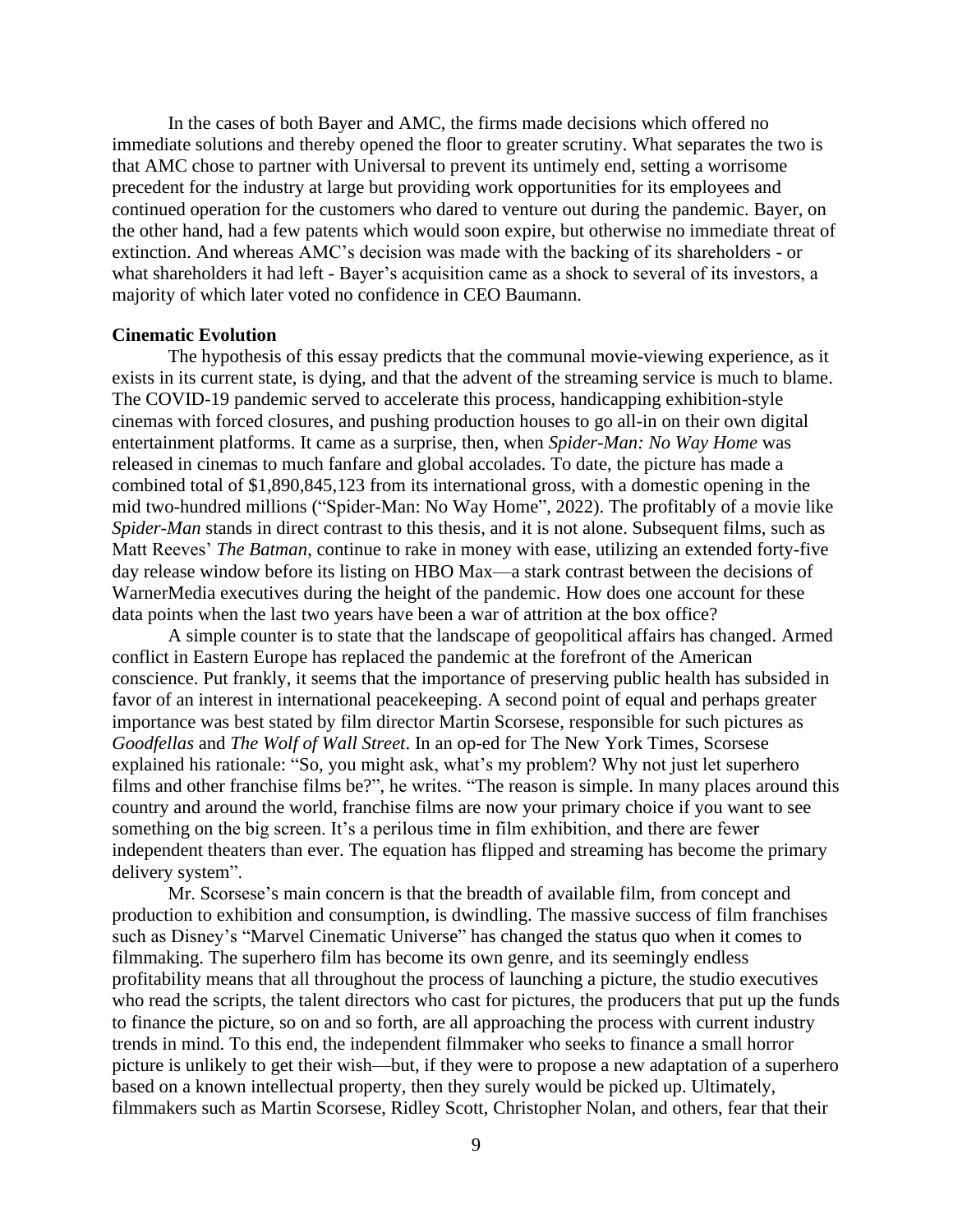passion is being diluted by a corporate machine that churns out movies by committee. What this means for the future of film is that the superhero craze may have saved brick-and-mortar cinemas, but it also doomed the art form in the process.

#### **Data Analysis**

To provide insights regarding the prior postulations made throughout this report, a demographic survey was delivered to the students of the Sam M. Walton College of Business at the University of Arkansas, with a total submission count of 331 out of the approximately 7,100 students currently enrolled in the business school ("About Walton College", 2022). Canvassed via email, the survey asked the following questions pertaining to student media consumption: one, what is your student classification; two, in the last twelve months, have you watched a movie at a brick-and-mortar cinema; three, if yes to the above, approximately how many [movies have you watched]; four, has the COVID-19 pandemic impacted your ability to see movies at physical theater locations; five, do you own a subscription to a streaming service; and six, if yes to the above, which of the following [streaming services] do you own.

Though the survey sought to cast a large net to provide general information concerning student behavior, it also served to supplement many of the recurring themes found in the framing of this thesis. Per question #1 (reference figure 2.1), the bulk of the responses came from Junior students (29.00%), barely edging out Seniors (27.19%), with Graduates coming in at third place (20.54%). Question #2 asked about physical theater viewership with a timeline beginning in the prior twelve months. Of the 331 total respondents, 262 of which had seen a film at a brick-andmortar cinema in the last year, with 69 students having not seen a film at a brick-and-mortar cinema.



*Figure 2.1. Pie graph depicting percentage of survey responses per grade.*

The third question discussed movie viewership by volume for those who had answered "yes" to the prior question. This prompt is unique in that it offers a visual scale for those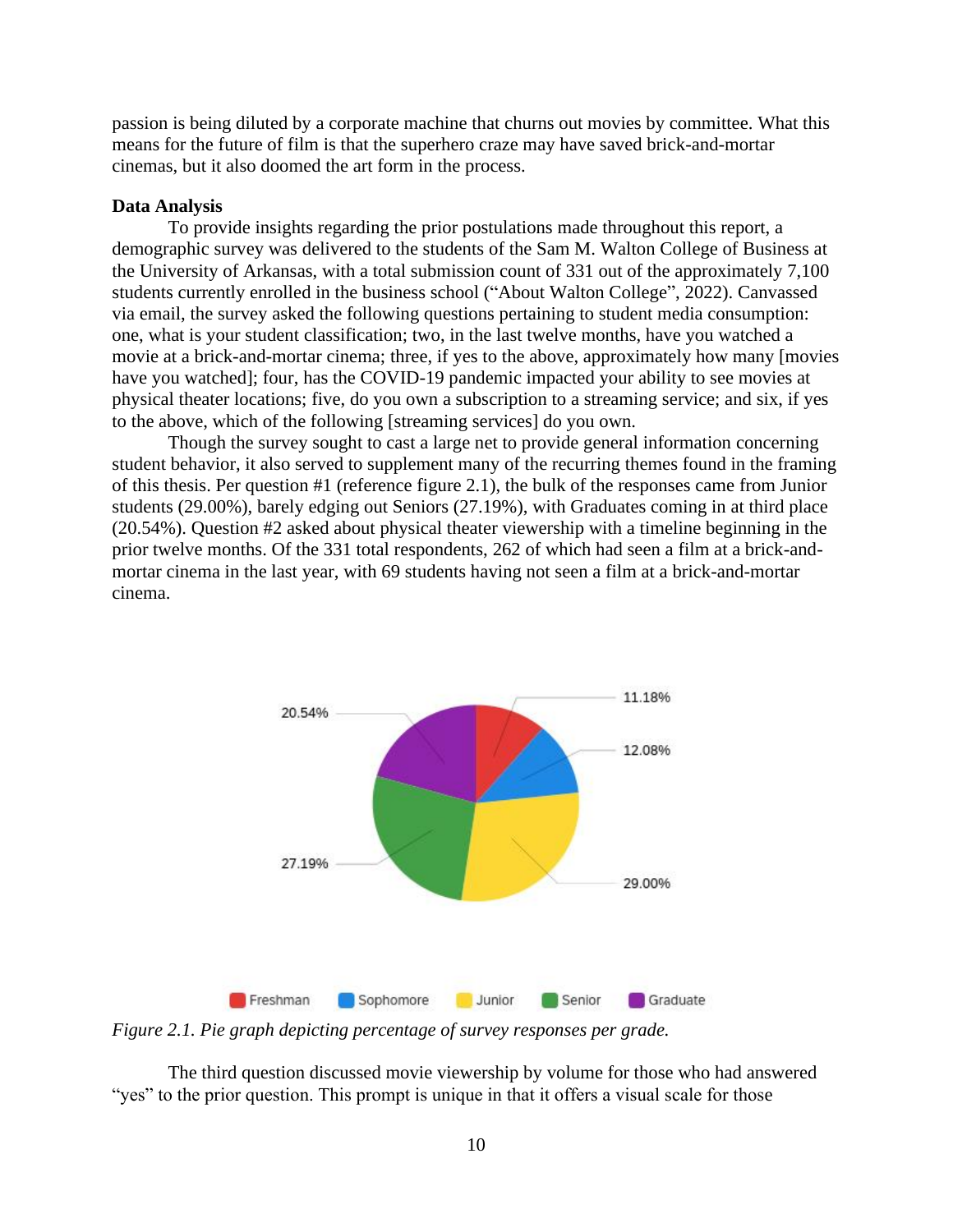individuals willing to venture out in the pandemic to see films in a physical theater environment, while also depicting a graphical curve that marks the point at which movie viewership transcends being an elective pastime and instead becomes a passion. For instance, response options one, two, and three all hover within a count range of eleven, having 57, 65, and 54 responses respectively (reference figure 2.2).



*Figure 2.2. Line graph depicting movie viewership per last twelve months (03 April 2022).*

Response option four has the most visually apparent decrease with only 33 responses, but the line chart then increases its slope dramatically to reflect the number of respondents who saw five or more films in the prior year. This increase reflects the gap between communal viewership as a transactional experience and those individuals who see cinema viewership as a hobby.

Question #4, "has the COVID-19 pandemic impacted your ability to see movies at physical theater locations", works to supplement question #3 with a straight data break. In figure 2.2, it is noted that 63 of the 325 total respondents said that they had not seen a movie at a physical theater in the prior year. Per figure 2.3, that statistic is expanded upon with 222 respondents stating that the pandemic had impacted their ability to see movies and 109 stating that it had not.



*Figure 2.3. Bar chart depicting pandemic impact on respondent movie viewership.*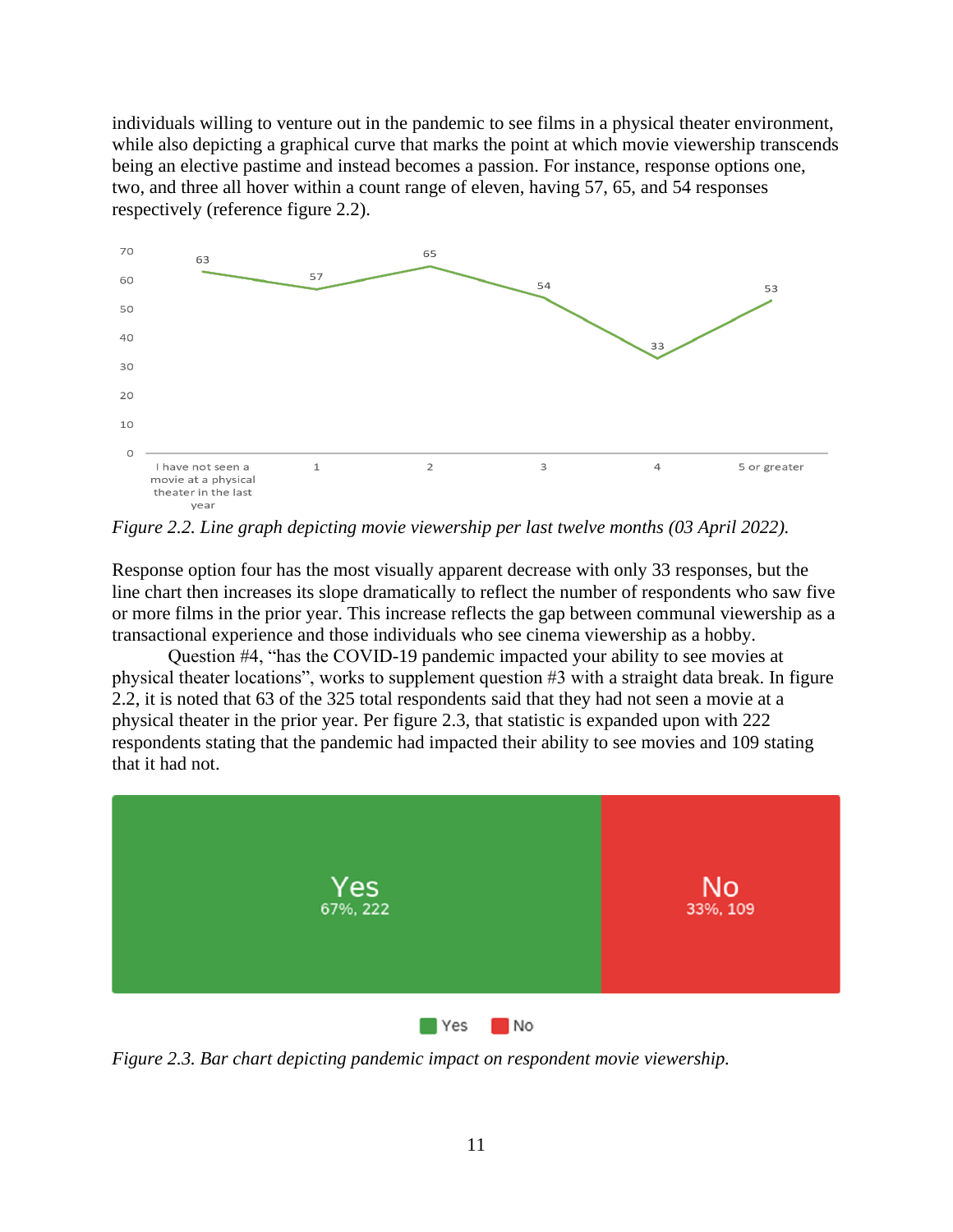Statistically, this works out to a 67% to 33% split, and further illustrates that both those who had and had not seen films within the prior year were impacted by the COVID-19 pandemic, though not to equal measure.

Questions number five and six are equally telling when discussing the prominence of streaming services in entertainment media consumption, and the two work in tandem to describe streaming service ownership as well as the most abundantly owned subscriptions. Per the survey data, a staggering 96.97% of respondents own a subscription to a streaming service, meaning that a nominal 3.03% still go without. Subsequently, of the streaming services owned, Netflix continues to outpace its competitors, most likely due to first-mover advantage. 23.16% of respondents own a Netflix subscription, followed next by Hulu at 19.38%, then Amazon Prime Video, Disney +, HBO Max, and finally, Paramount + (reference figure 2.4).



*Figure 2.4. Breakdown bar chart depicting subscription ownership per streaming platform.*

When considering the above, it is important to recognize that subscription counts for streaming services such as Hulu may be skewed by the target demographic of this survey, as there are student-oriented promotions which offer the platform at a discounted rate. Further considerations to weigh include the size of the survey sample compared to its greater population.

#### **Conclusion**

The lapses in judgement showcased by entertainment media houses during the COVID-19 pandemic are indicative of both desperation and ineptitude. While attempting to make shortterm profits on their catalogue of films, firms such as Warner Bros. and Disney acted illegally and without discretion for much of their employed talent. Furthermore, traditional theater chains suffered at large throughout this timeframe, as the pandemic ravaged the entertainment sector and forced both closures and industry redefinition. These faults came at the expense of thousands of furloughed employees and the degradation of one of America's oldest and most prolific cultural cornerstones. In another year's time, however, things have changed. The sociopolitical landscape of the world has usurped the grip of the pandemic. Stock prices for companies such as AMC and Cinemark grow significantly with each new release, and films such as *Spider-Man: No Way Home* and *The Batman* are signaling a new era in the evolution of American cinema. At one point, it seemed that a lack of corporate social responsibility paired with a global emergency had finally closed the curtain on the silver screen. Now, for better or worse, theatrical exhibition is here to stay, forever altered by the long defeat of the COVID-19 pandemic.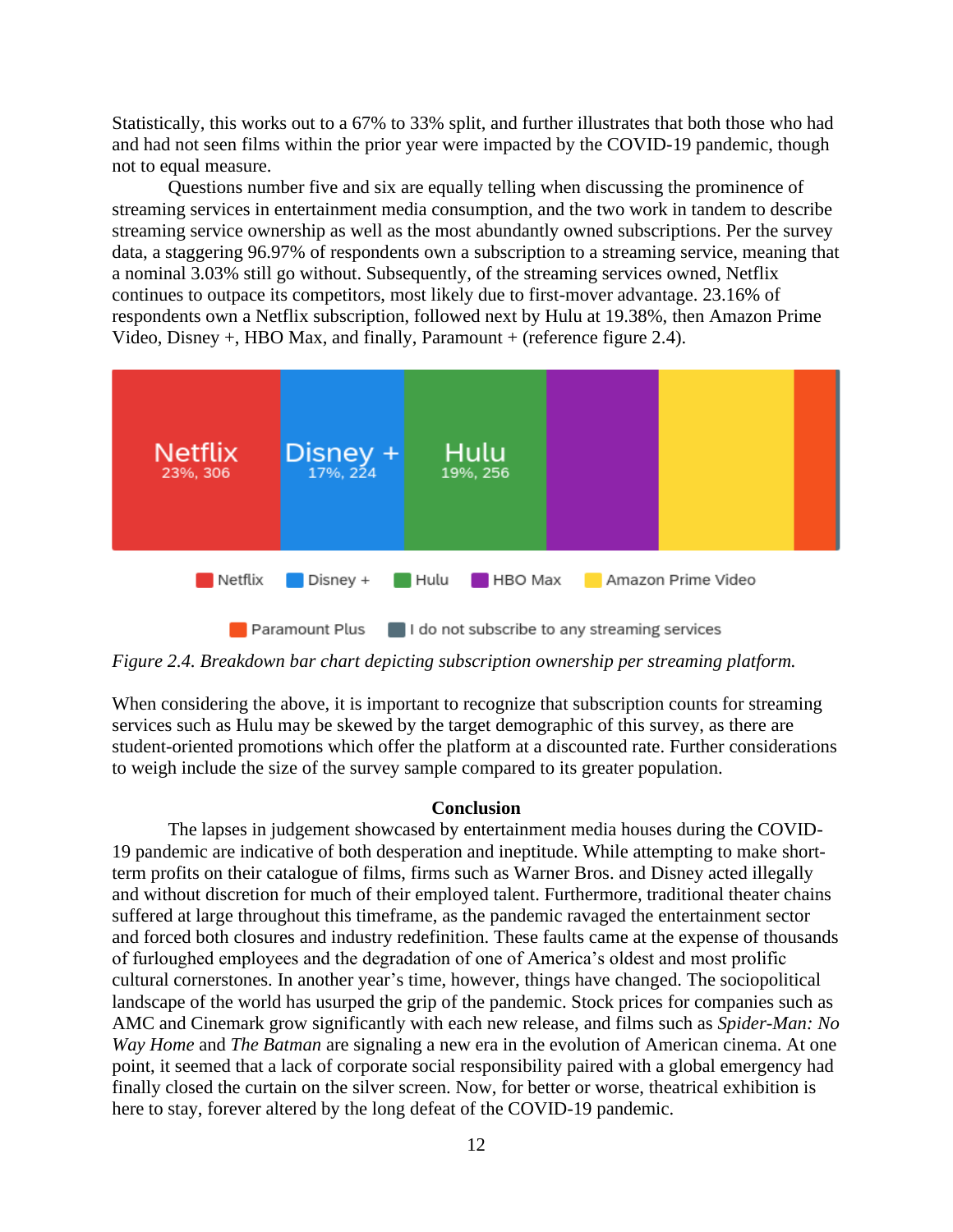# **Appendices**

Data Report, Paxson Senior Honors Thesis: Retrieved April 3rd, 2022, 10:17 am MDT

| #                       | Answer    | $\frac{0}{0}$ | Count |
|-------------------------|-----------|---------------|-------|
| 1                       | Freshman  | 11.18%        | 37    |
| $\overline{2}$          | Sophomore | 12.08%        | 40    |
| 3                       | Junior    | 29.00%        | 96    |
| $\overline{\mathbf{4}}$ | Senior    | 27.19%        | 90    |
| 5                       | Graduate  | 20.54%        | 68    |
|                         | Total     | 100%          | 331   |

[1] What is your student classification?

[2] In the last 12 months, have you watched a movie at a brick-and-mortar cinema?

| #              | <b>Answer</b>  | $\frac{6}{9}$ | Count |
|----------------|----------------|---------------|-------|
|                | Yes            | 79.15%        | 262   |
| $\overline{2}$ | N <sub>o</sub> | 20.85%        | 69    |
|                | Total          | 100%          | 331   |

[3] If yes to the above, approximately how many?

| $\#$                    | Answer                                                         | $\frac{6}{6}$ | Count |
|-------------------------|----------------------------------------------------------------|---------------|-------|
|                         |                                                                |               |       |
| 1                       |                                                                | 17.54%        | 57    |
| $\overline{2}$          | 2                                                              | 20.00%        | 65    |
| 3                       | 3                                                              | 16.62%        | 54    |
| $\overline{\mathbf{4}}$ | $\overline{4}$                                                 | 10.15%        | 33    |
| 5                       | 5 or greater                                                   | 16.31%        | 53    |
| 6                       | I have not seen a movie at a physical theater in the last year | 19.38%        | 63    |
|                         | Total                                                          | 100%          | 325   |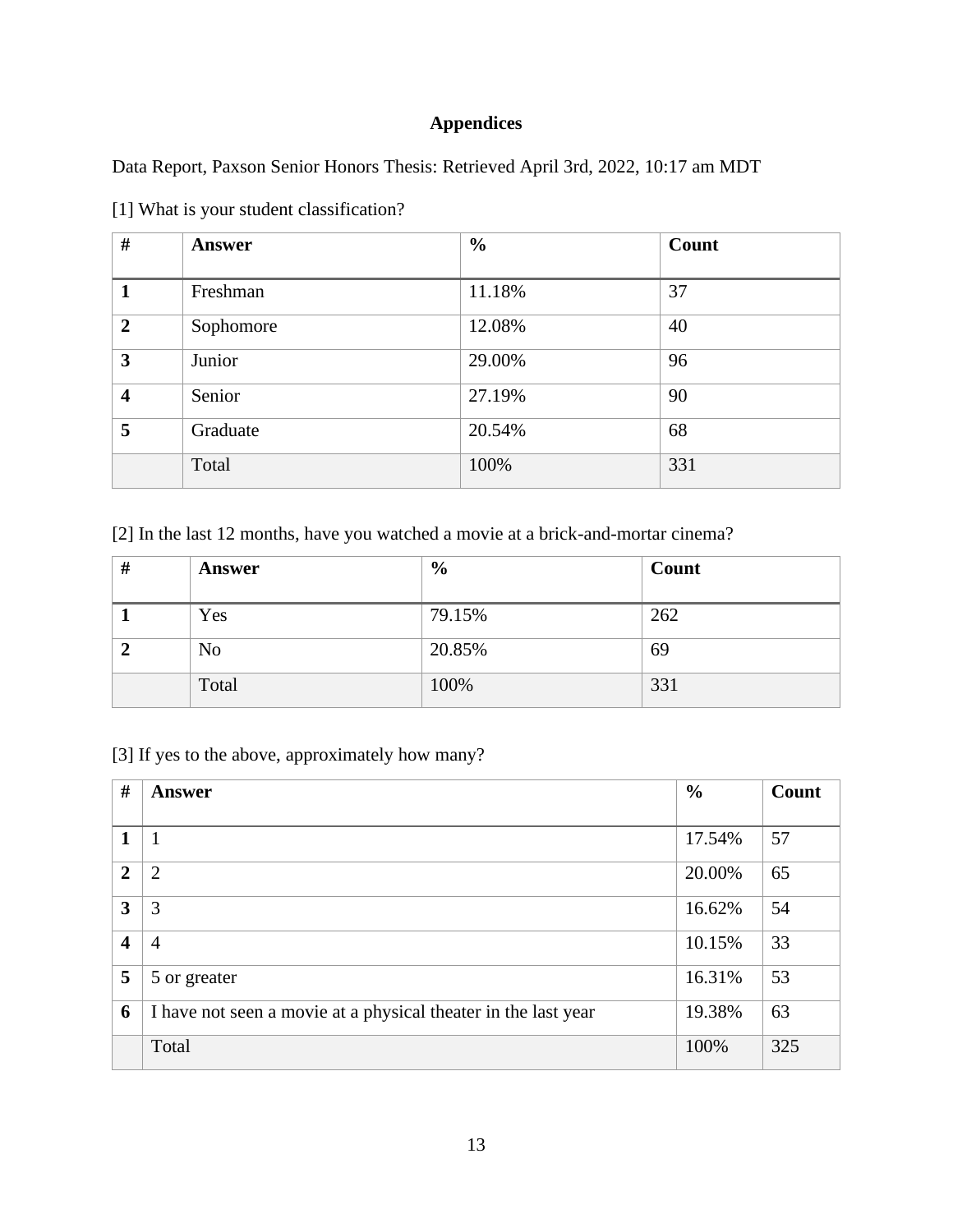[4] Has the COVID-19 pandemic impacted your ability to see movies at physical theater locations?

| # | <b>Answer</b>  | $\frac{6}{9}$ | Count |
|---|----------------|---------------|-------|
|   | Yes            | 67.07%        | 222   |
|   | N <sub>0</sub> | 32.93%        | 109   |
|   | Total          | 100%          | 331   |

[5] Do you own a subscription to a streaming service?

| #            | <b>Answer</b>  | $\frac{6}{9}$ | Count |
|--------------|----------------|---------------|-------|
|              | Yes            | 96.97%        | 320   |
| $\mathbf{2}$ | N <sub>o</sub> | 3.03%         | 10    |
|              | Total          | 100%          | 330   |

[6] If yes to the above, which of the following do you own? (Please select all that apply.)

| #                       | <b>Answer</b>                                | $\frac{0}{0}$ | Count |
|-------------------------|----------------------------------------------|---------------|-------|
| $\mathbf{1}$            | <b>Netflix</b>                               | 23.16%        | 306   |
| $\overline{2}$          | $Disney +$                                   | 16.96%        | 224   |
| $\mathbf{3}$            | Hulu                                         | 19.38%        | 256   |
| $\overline{\mathbf{4}}$ | <b>HBO</b> Max                               | 15.37%        | 203   |
| 5                       | Amazon Prime Video                           | 18.62%        | 246   |
| 6                       | <b>Paramount Plus</b>                        | 5.75%         | 76    |
| $\overline{7}$          | I do not subscribe to any streaming services | 0.76%         | 10    |
|                         | Total                                        | 100%          | 1321  |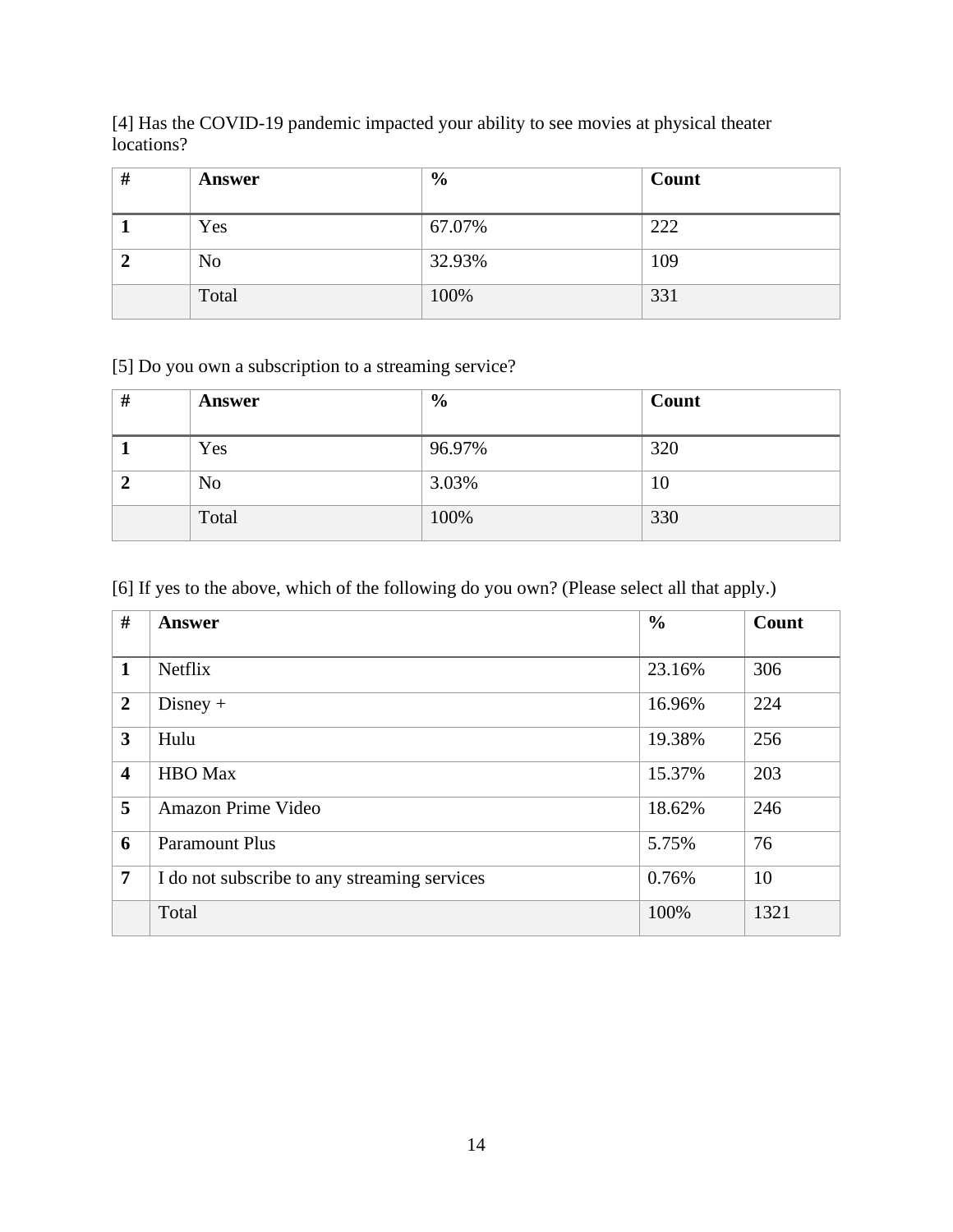#### **References**

- "About Walton College." *About | Walton College | University of Arkansas*, University of Arkansas, https://walton.uark.edu/about/.
- Adgate, Brad. "The Impact Covid-19 Had on the Entertainment Industry in 2020." *Forbes*, Forbes Magazine, 13 Apr. 2021, https://www.forbes.com/sites/bradadgate/2021/04/13/theimpact-covid-19-had-on-the-entertainment-industry-in-2020/?sh=623aee54250f.
- Barnes, Brooks, and Nicole Sperling. "Trading Box Office for Streaming, but Stars Still Want Their Money." *The New York Times*, The New York Times, 7 Dec. 2020, https://www.nytimes.com/2020/12/07/business/media/warner-bros-hbo-max-moviespay.html.
- Barnes, Brooks, and Nicole Sperling. "Warner Bros. Will Stream New Movies." *The New York Times*, 4 Dec. 2020, p. 1.
- Bonde, Sheila, and Paul Firenze. "Making Choices: A Framework for Making Ethical Decisions." *A Framework for Making Ethical Decisions | Science and Technology Studies*, Brown University, May 2013, https://www.brown.edu/academics/science-and-technologystudies/framework-making-ethical-decisions.
- Bursztynsky, Jessica. "About One-Quarter of U.S. TV Time Is Spent Watching Streaming Services, Says Nielsen." *CNBC*, CNBC, 17 June 2021, https://www.cnbc.com/2021/06/17/nielsen-streaming-makes-up-only-26percent-of-timespent-in-front-of-tv.html.
- "Business Roundtable Redefines the Purpose of a Corporation to Promote 'an Economy That Serves All Americans'." *Business Roundtable | Corporate Governance*, Business Roundtable, 19 Aug. 2019, https://www.businessroundtable.org/business-roundtableredefines-the-purpose-of-a-corporation-to-promote-an-economy-that-serves-all-americans.
- Chappell, Bill. "Regal Movie Chain Will Close All 536 U.S. Theaters on Thursday." *NPR*, NPR, 5 Oct. 2020, https://www.npr.org/sections/coronavirus-liveupdates/2020/10/05/920367787/regal-movie-chain-will-close-all-536-u-s-theaters-onthursday.
- Cowden, Caterina. "Movie Attendance Has Been on a Dismal Decline since the 1940s." *Business Insider*, Business Insider, 6 Jan. 2015, https://www.businessinsider.com/movie-attendanceover-the-years-2015-1.
- "Domestic Yearly Box Office." *Box Office Mojo*, IMDb.com, Inc., https://www.boxofficemojo.com/year/?ref\_=bo\_nb\_hm\_secondarytab.
- Kant, Immanuel, et al. *Groundwork for the Metaphysics of Morals*. Oxford University Press, 2019.